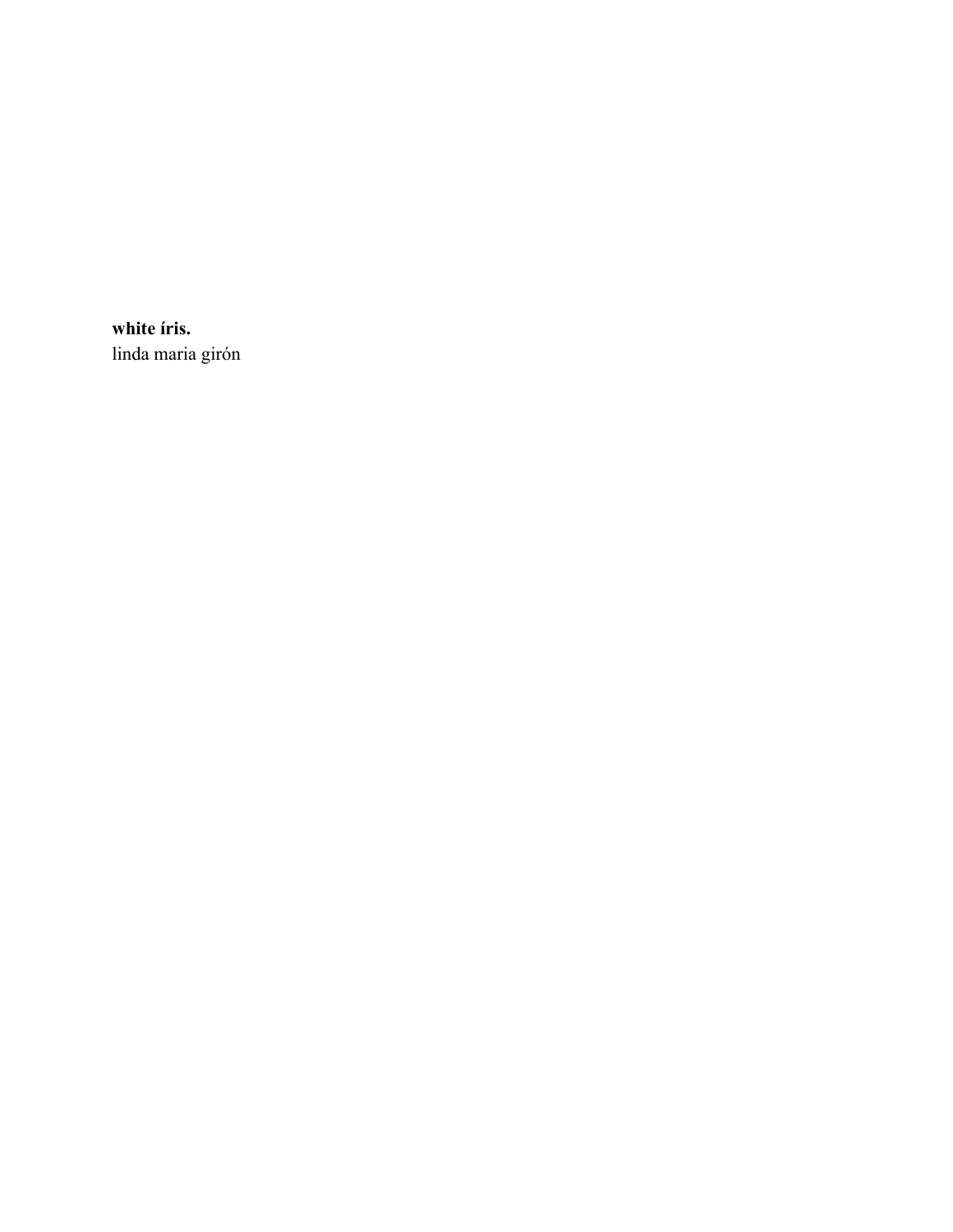## **characters.**

| Arcoíris (Íris/Iris) | white latinx. poet. queer.                                  |
|----------------------|-------------------------------------------------------------|
| <b>Chris</b>         | white. 'frisco boi. freelance DJ. queer.                    |
| Carmen               | <i>Iris'</i> mom.                                           |
| Connie               | Iris' abuela. (may be played by the same player as Carmen.) |

## **setting.**

*The play settings should stray as far from literal representations as possible, leaning into a suggestion of modern realism that quickly crumbles into complete absurdity. Transitions should be fluid as possible. The playing space should allow for this.*

## **notes.**

*On considering white "passing," it is not necessarily up to the director, casting director, producer, playwright or anyone, but primarily the actors themselves to identify as white passing. This kind of awareness is imperative to both the actors involved and the creative team.*

*Whiteness is not limited light hair, blue eyes or pale skin. Whiteness can be 1st-gen with a college degree, tongues that have been trained to cradle stiff anglo-consonants, Brown skin on anglo-bone structure, flat-ironed B/black hair, dressing "white," etc..etc..*

*\*on gender. all characters are genderfluid, whether "presenting" or not. that said, this is a play about presenting, while racial dynamics are what want to be examined first; how for example, gender and sexuality plays between iris/kris, iris/carmen, kris/carmen, etc. are all revelanvant and must be considered and explored deeply in casting.*

*\*CHRIS's character was originally written with he/they pronouns as an initial but limited exploration on white-cis maleness, but please do update pronouns as needed to suit the actor.*

*This play is open to whiteface. Regarding the White Mask: think eyes the color of coolant, teeth pointed like gross little egg shells Make it gross. The celebration of whiteness is over.*

*A slash ( / ) indicates a point of overlap in dialogue. Text in [ brackets ] are included solely to clarify meaning/provide translation but are not intended to be spoken.*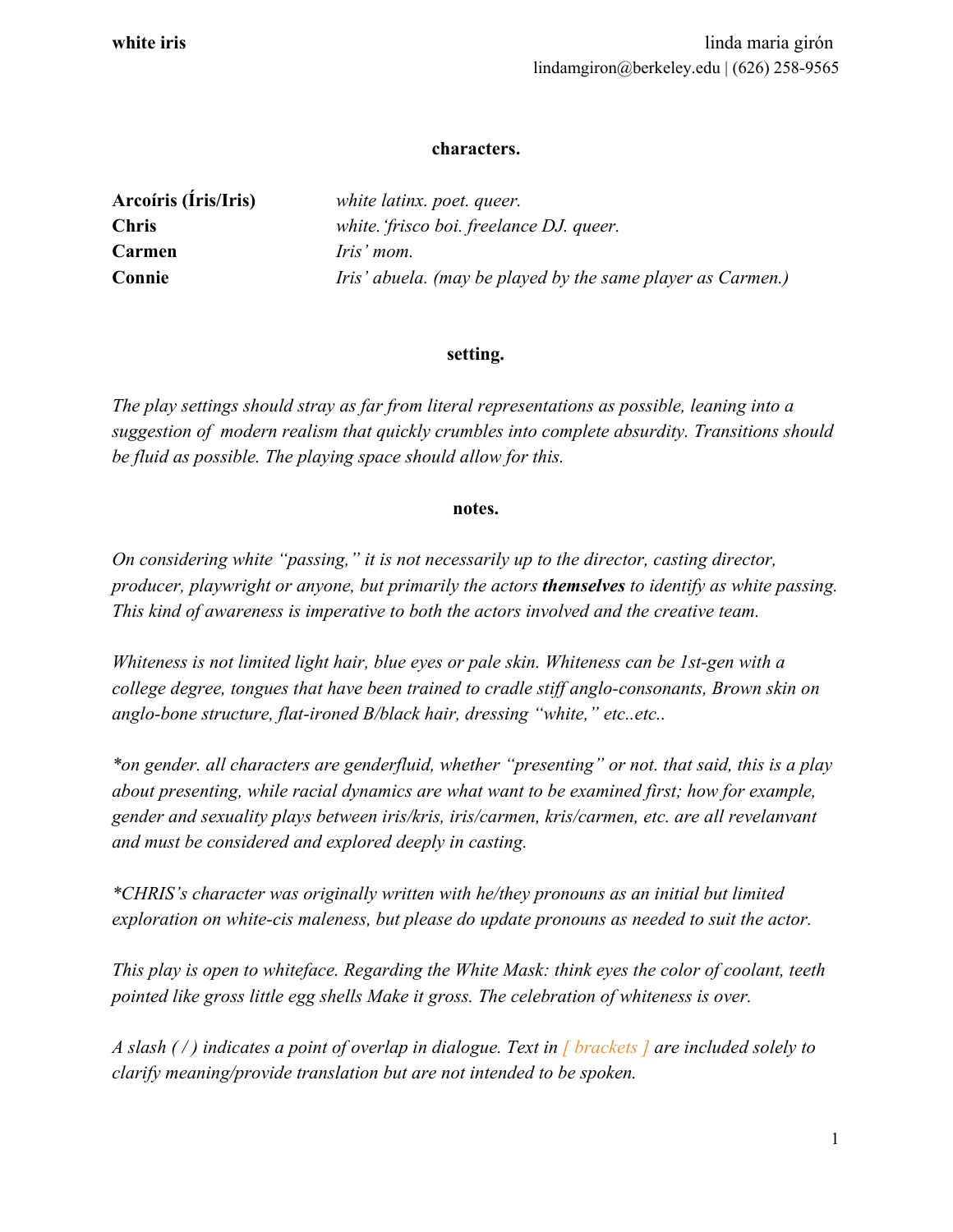*prologue. A pool of light. Iris, in a space that feels imagined and liminal, familiar and safe.*

## **ÍRIS.**

"*Ay mija*, don't tell me it's another gringo!?" mama says for the tenth time in my life "What is it *con vos y esos* white boys?" she sighs, "just 'cause you got a gringa's mask doesn't mean you have to match," *Ay ma!* You don't know! *This* one's *different Besides...* when the lights go who's to say if their eyes are blue *o no?*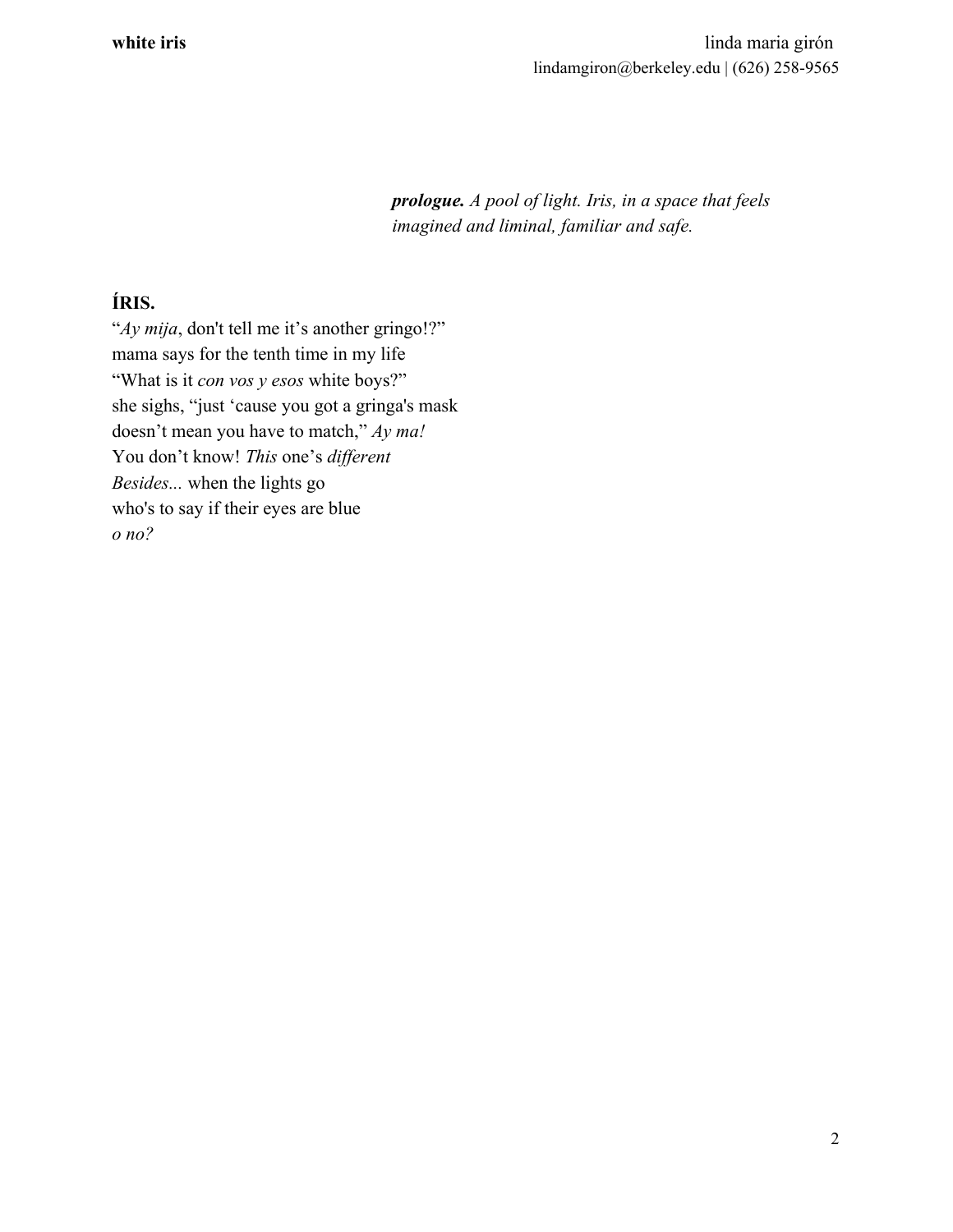*scene 1. Iris' tiny SF apartment, halfway unpacked. We see piles of her books, picture frames and at the center of the wall a family heirloom: the dance mask of a Spanish king.*

*Lights up. Iris and Chris giggle on the bed, post- it could be the fourth time tonight— but let's be real, they're too high to count.*

**CHRIS.** Say it again.

**IRIS.** Ar-co-í-ris.

**CHRIS.** Arcoíris...

**IRIS.** Mhm.

**CHRIS.** Arcoíris… *(giggles)* Gosh, that's beautiful. Why don't you ever go by that?

**IRIS.** Are you kidding me? Walking into first grade, like "Excuse me, um Miss Karen, it's actually pronounced Arcoíris Mariposa de la Rosa Hecho de Canela Martinez Gomez!

**CHRIS.** I don't know if I'm allowed to laugh at that.

**IRIS.** for real tho! Just too much trouble correcting white people-

**CHRIS.** Nah! Fuck them!

**IRIS.** Ugh, it's fine. Iris is easier. And my mom calls me Íris, so-

**CHRIS.** Íris?

**IRIS.** Yep.

**CHRIS.** Can I call you that?

**IRIS.** Sure, if you want.

**CHRIS.** Well, I mean do you *prefer* it?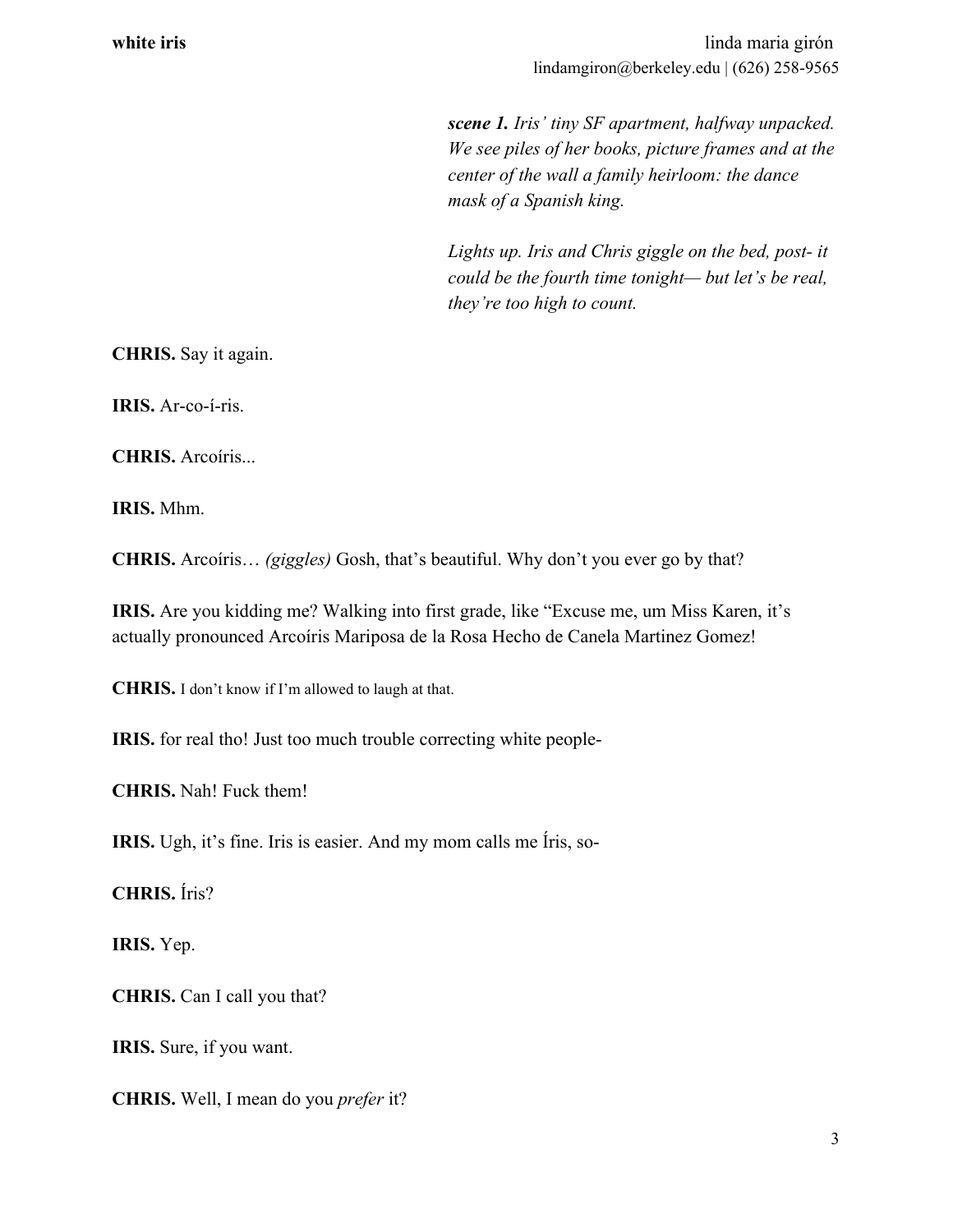**IRIS.** *Yeah..* I mean, *whatever,* it's fine./ I don't really care.

**CHRIS.** Yeah but— / Ok. *(Beat. Iris smokes. The scene freezes.)*

**IRIS.** Simply *por usar mi lengua así…* now that I'm his 'thing' Is it just me? *Siento loca*, but sometimes *I swear*, it's like there's conquista left in their speech. But they never hear it do they? I can't love what I fear; that maybe he just lusts for how I speak, has want for my mother's tongue to be his mamacita's sweet talk love how you roll-that-tongue-'makes-me-weak talk teach me how to speak that street talk, c*hulita*— *(The scene returns.)*

**CHRIS.** sorry… That was stupid.

**IRIS.** What?

**CHRIS.** The way I said that, I was totally being That Stupid White Guy™ asking about your Ethnic™ name.

**IRIS.** Ahh, haha, it's fine. It's *super* foreign and hard to say / I get it, you don't wanna *be* like your forefathers, / the White Guilt™ is just *too heavy* to bear and you / wanna reverse the hundreds of years of colonization by getting my name right. It's cool.

**CHRIS.** Iris… / I know.. / C'mon, Iris, I was just trying to… Okay, see? That's not helpful.

**IRIS.** Helpful to what? To the cause of making the white man comfortable?

**CHRIS.** Are we seriously gonna-? You *know* that's not what I meant.

**IRIS.** What you may *mean* and what you *say*, as someone who is white, are two very different things when you spend as much time around you as I do.

**CHRIS.** I know, I know. I am fully aware of—

**IRIS.** Are you?

**CHRIS.** Ok, let me rephrase, do you think it is productive—?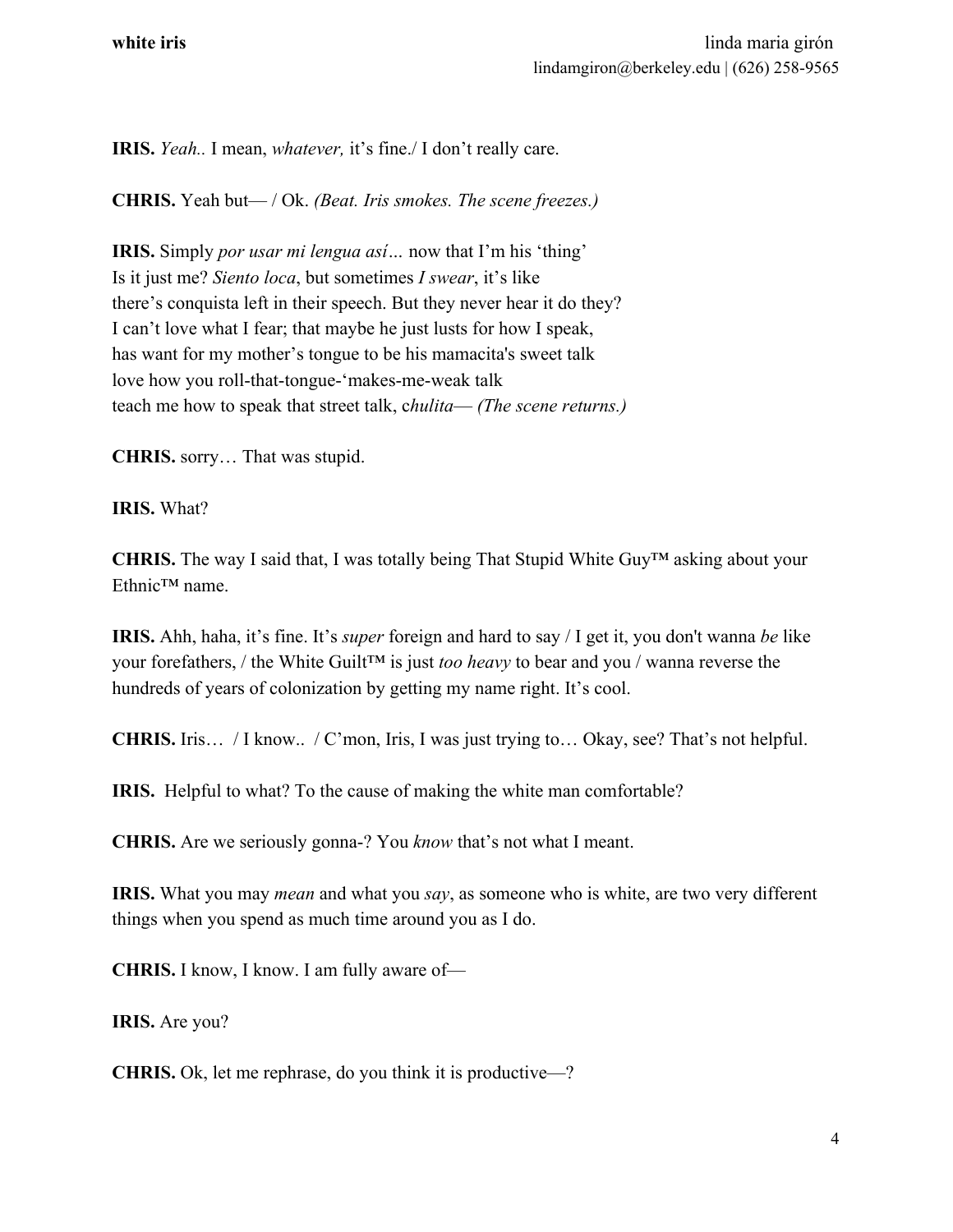**IRIS.** What would *actually* be productive, Chris, is if you could, I dunno, *time travel* / back to the Spanish conquest and maybe ask Mister Conquistador Pedro de Alvarado to like stay away from my great- great- great- great- great- / great-grandmother. Otherwise I'm not really interested in the semantics of this conversation-

**CHRIS.** Oh god- **/** I got it. *(Burying their head)* / Alright, Iris, I feel sufficiently like shit now.

**IRIS.** Feeling like shit is a luxury. *(Beat, ouch.)* Hey. *(Nudging Chris up, it's tender.)* Chris... That was a little. . . -but you know I'm just giving you shit, right? Just like a lil baby shit. / Less than your people deserve / but… your fragility can be sooooo palpable babe! C'mon!

**CHRIS.** Uh-huh. / Ha! / Yeah, alright, alright.

**IRIS.** Hey. Look at me. It's cool. Call me Iris. Call me Íris. Call me whatever is the name that's closest to you. Yeah?

**CHRIS.** yea.

*Beat.*

*Iris kisses them—*

**IRIS.** Wait, Chris?

**CHRIS.** What?

**IRIS.** Am I pronouncing that right? / Is it Chris or is it *Krís-?*

**CHRIS.** Aughh!!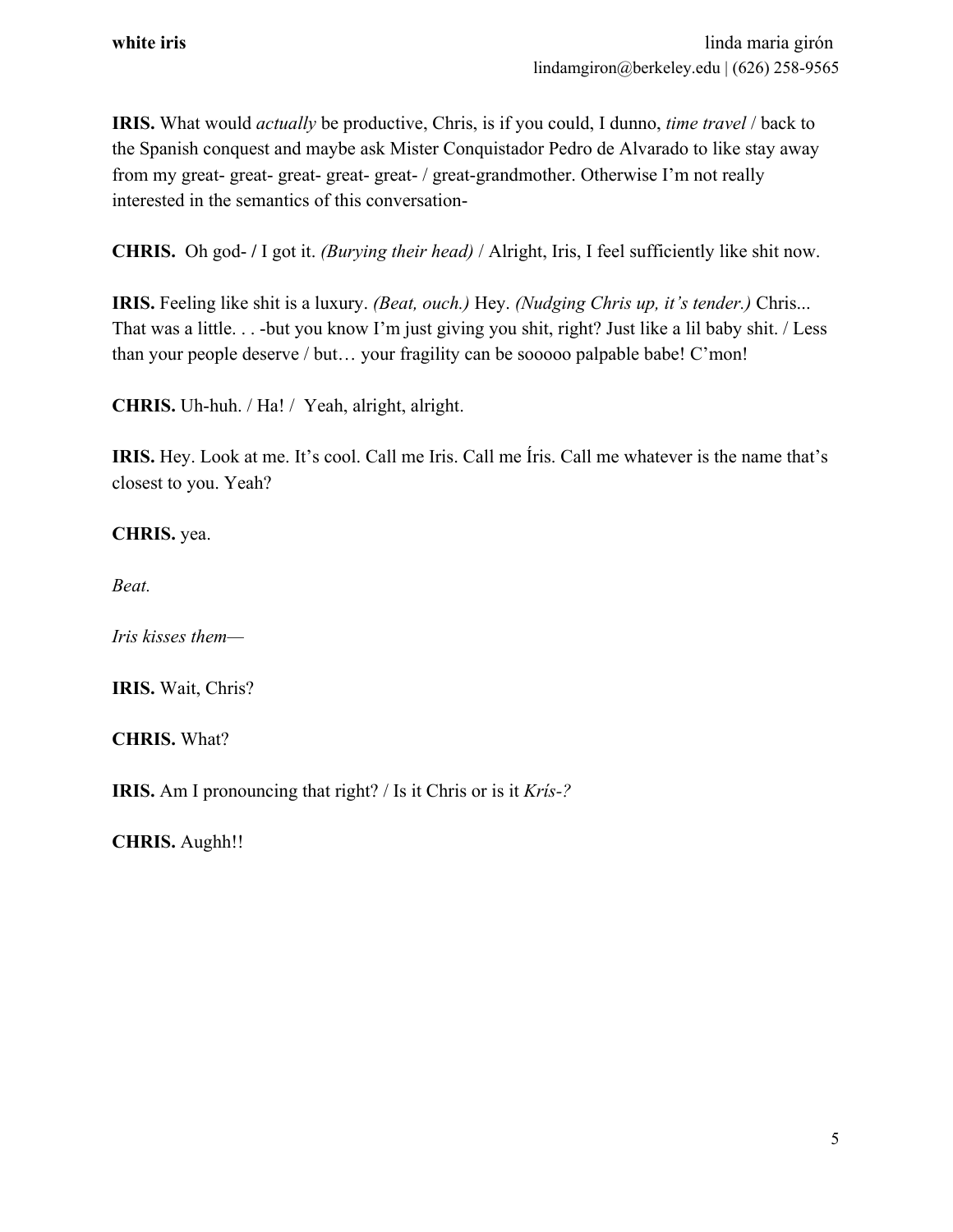*scene 2. Carmen enters, silently judging the apartment, snooping through belongings and landing on Iris' phone.*

**CARMEN.** Uuuyy… Ese gringo? Ay dios. Where is he from?

**IRIS.** They. Ohio.

**CARMEN.** *Hijole!* So he's like, *really* white.

IRIS. Okay, mom.

**CARMEN.** I'm just saying, don't get carried away with the gringo like you always do...

**IRIS.** What do you mean like *I* always do?

**CARMEN.** You should never trust blue eyes! *(Bulging her eyes ridiculously)*

**IRIS.** What do you mean "*like I always do*"???

**CARMEN.** *Ay, calmate,* I'm just kidding, Íris!

**IRIS.** No one's laughing.

**CARMEN.** Well you're the one always dating white boys not me, so…

**IRIS.** What are you talking about?

**CARMEN.** Always!

**IRIS.** Okay, literally *not* always*!*

**CARMEN.** Since like elementary school!

**IRIS.** Elementary?! I wasn't dating in elementary, *cochina!*

**CARMEN.** *All I'm saying* is… Mira, you're all talk about Latino empowerment*—*

**IRIS.** Latin*x.*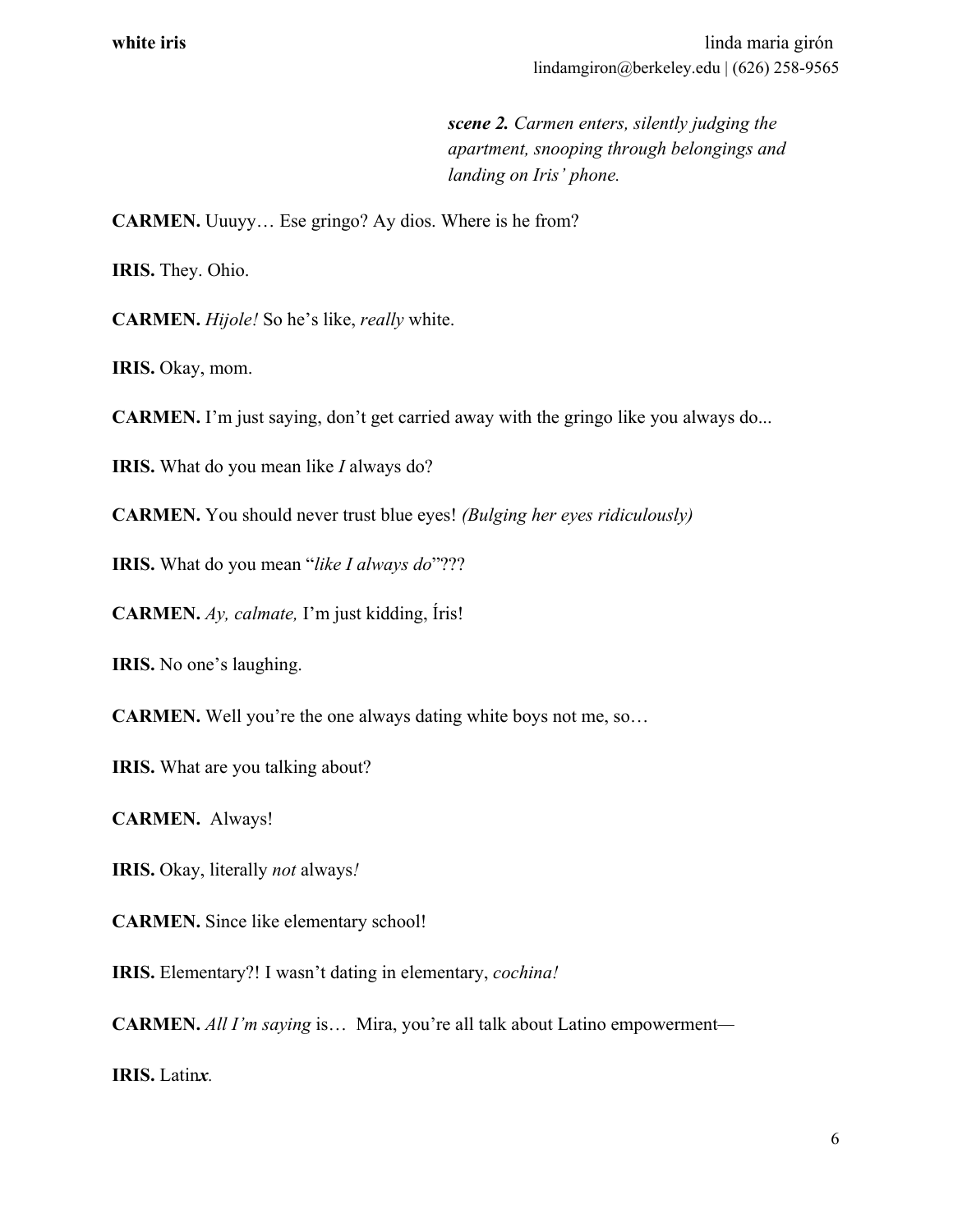**CARMEN.** No one says that nena, but okay*— explain to me*, how can you truly go around acting like some empowered "Latin-ex" when you're dangling on the arm of some gringo?!

**IRIS.** You're still assuming I only date men*—*

**CARMEN.** Okay, okay! OR gringa*—GRINGX!!*

**IRIS.** Oh my god.

**CARMEN.** What?

**IRIS.** Whatever.

**CARMEN.** ¡¿Qué?! You want me to congratulate you for dating a gringo like your abuelita? Start planning the wedding-

**IRIS.** No! I don't *want* you congratulating me.

**CARMEN.** So what what?

**IRIS.** Stop going through my phone! And stop treating my love life like it's your chisme to own.

**CARMEN.** Pues. . . okay. *(Beat.)* So what's this thing you have tonight?

**IRIS.** What thing?

**CARMEN.** On facebook. A show?

**IRIS.** It's a poetry reading.

**CARMEN.** We still have dinner with Grandma tonight, / you remembered right?

**IRIS.** I *know.* The open mic is at eight so I'll just leave a little early.

**CARMEN.** Abuelita hasn't seen you since Christmas, nena. And when was the last time you called her anyways? *(Iris shrugs.)* Ay Íris! It really doesn't hurt to call every once in a while.

**IRIS.** Okay so I won't go. *(Closing her notebook, as if to leave.)*

**CARMEN.** Nena . . . *(IRIS waits.)* Está bien. Go to your thing. Just wear something nice.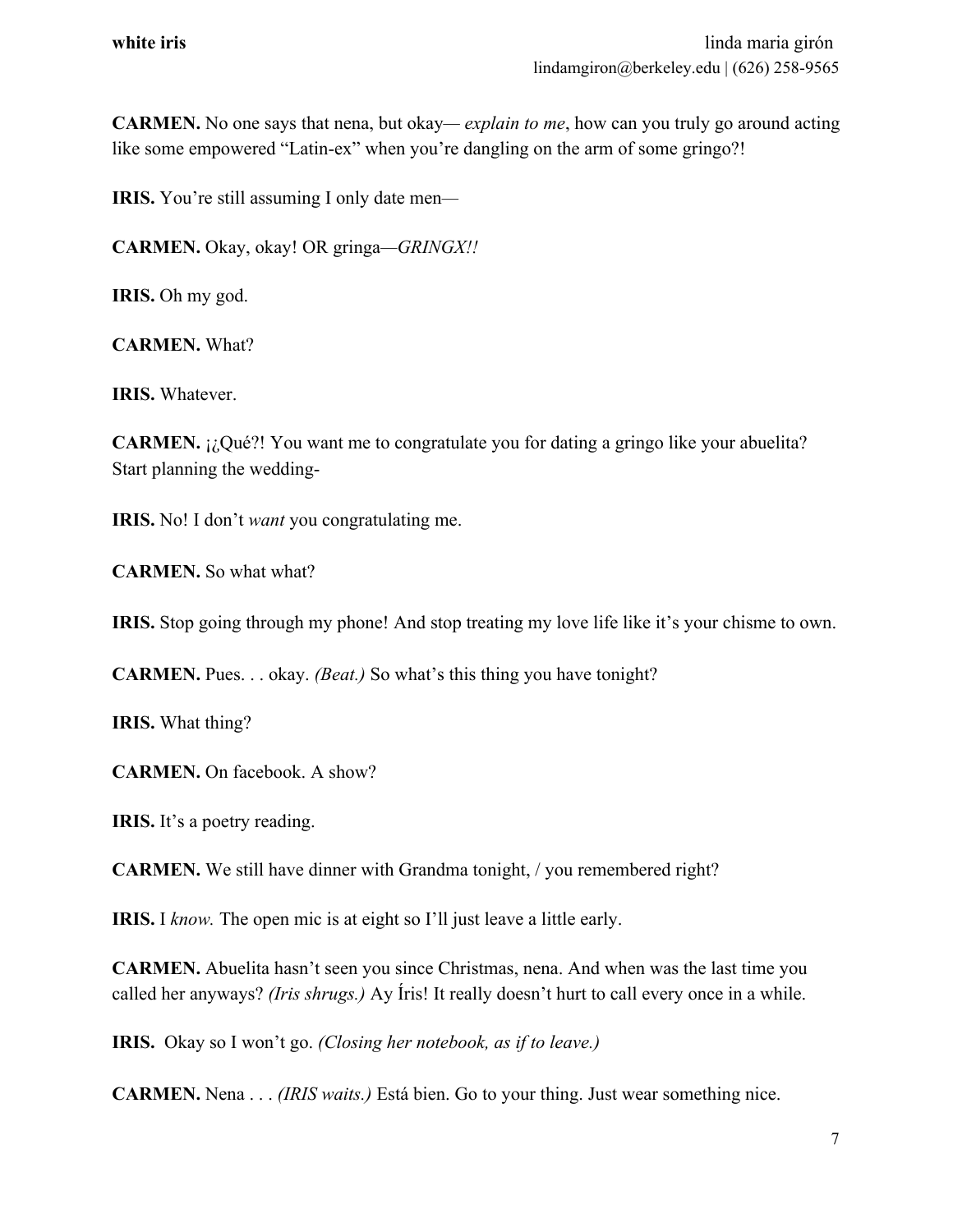*scene 3. in the basement of a house party, music thumps from above. A toilet flushes. Iris enters very, very crossfaded. Chris runs in with a bag of shrooms.*

**CHRIS.** Babe! *(Offering the bag.)* Shrooms?

**IRIS.** I dunno. Maybe not.

**CHRIS.** No worries. *(Leaving the bag.)* I'm gonna go to the bathroom.

**IRIS.** Careful. It's wet in there! *(Beat. Iris eyes the shrooms.)* Ah fuck it. *(She eats one. The music swells and the room swirls. Abuela Connie appears behind Iris holding a platter of chicharrones.)*

**CONNIE.** ¡Hola nena!

**IRIS.** ¡¿Abuelita?!

**CONNIE.** *i*, Quieres unas chicharrones?

**IRIS.** I don't eat meat… Grandma what are you doing here?!

**CONNIE.** Ay-ay-ay, no comes carne! That's righ', sorry nena! I forget! *(She sets down the plate and walks around.)* Is this your new house aqui?

**IRIS.** No. I think it's a Co-op? I don't really know whose house this is...

**CONNIE.** A si**,** un Co-oop. ¿Hay fiesta? *(She starts to dance.)* ¡Me gusta esta canción!

**IRIS.** Daddy Yankee? omg Grandma...

**CONNIE.** Jejeje! Si! Yankee! Baila conmigo nena! *(They dance joyously like two BFFs gossiping at a club.)* Íris, nena! I miss you, pero you don't call me! *(Iris can't hear.)* Nunca me llames, Íris! ¿Por qué no?

**IRIS.** I don't know… I get scared. *(Iris has stopped dancing, Connie continues.)*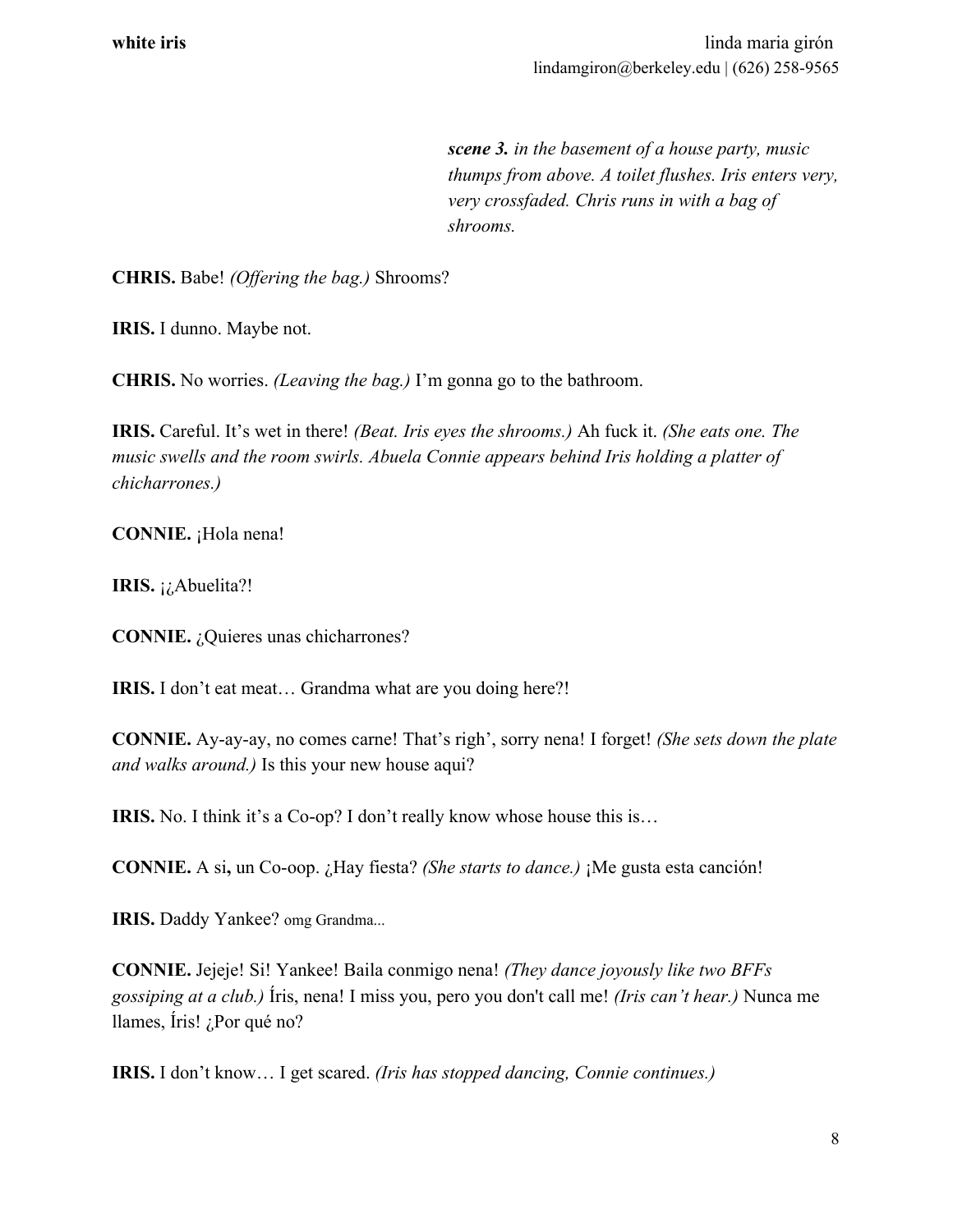**CONNIE.** Ay Dios mio! Why you afraid, haney?

**IRIS.** No se… I feel… God it's stupid. I'm sorry... Quieres hongos alucinógenos? *(She offers Abuelita Connie the bag of shrooms.)*

**CONNIE.** ¡Claro! *(She takes one.)* Chicharron mija?

**IRIS.** No, abuelita-

**CONNIE.** ¡Ay perdon, eres VEGETARIAN! *[pronounce: veh-heh-terry-ehn]* Sorry, I forget!

**IRIS.** No, no, no, no! You know what? It's a cheat day, dame los! *(Iris stuffs a handful of chicharrones in her mouth, howling in delight.)* You make the best chicharrones in the WORLD!

**CONNIE.** I know! ¡¡Jejeje!! *(They dance harder. Chris enters.)*

**CHRIS.** Hey!

**IRIS.** Babe! This is my grandma!

**CHRIS.** Yoooo! Hi grandma! Shrooms?

**CONNIE.** I already have some! Thank you!

**CHRIS.** Oh hella yea, shroomy-mama! **IRIS.** Abuela, Chris: mi pareja. Chris, my grandma-

**CONNIE.** Mucho gusto, Chris. Call me Connie!

**CHRIS.** Al-right Connieee!! You wanna come up and dance?!

**CONNIE.** Sure! I want to have minute with Íris first, si? *(She offers Chris the chicharrones.)* Take this to your friends! We come upstairs in un litto bit.

**CHRIS.** Dope! See you soon *Íris. (Exiting with a wink.)*

**CONNIE.** *Ujuju!!* Chris es *muy* guapo, Íris!

**IRIS.** Hahaha… yeah.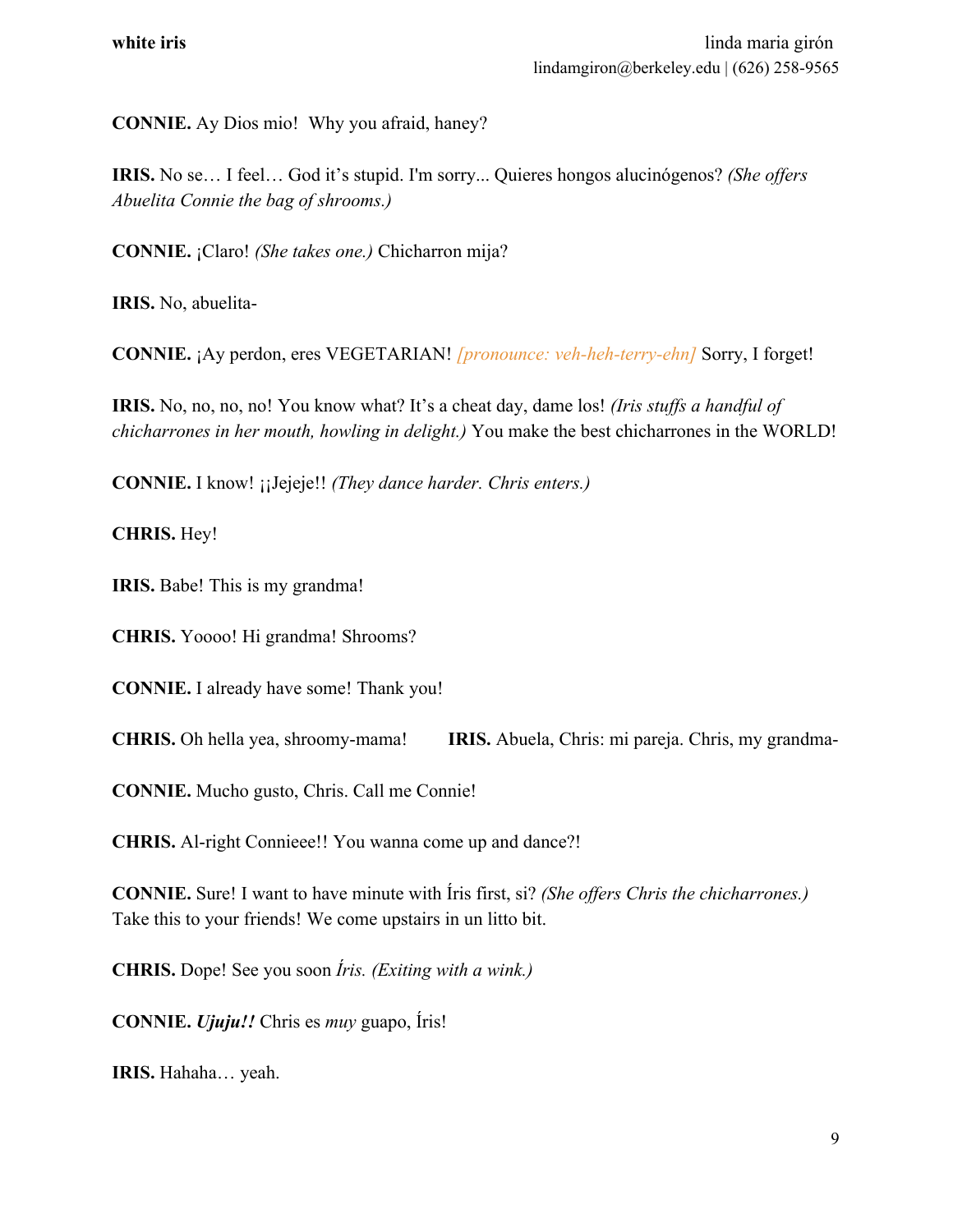**CONNIE.** You know, they remind me of tu grandpa Danny. *[pronounced: Deh-ni] Canchito chulo!* I remember when I first meet Danny at the church. I see him outside, in the parking lot with un white motocycle, the Harley Davinson he used to have. Do you remember this one? And when I first see Danny, I go *"Uyuyuy!"* he even have some muscles! *Juju!* He started walking over to me, y I thinking, "*Que ojos mas hermosos!*" Not like your abuelo Miguel. Alcoholico chuco. Si, I lucky to divorce from him, *because* when I marry Danny, I go back to Guatemala and show him: Ha! I do better than him! All my friends go "*Guau!* Connie marry a gringo, she prob'aly has lot of money now!" Y you know... grandpa doesn't have ANY money, pero, *shhhh! jejeje!* Si nena, es much better to marry un gringo.

**IRIS.** I don't think*- (The music starts to skip.)*

**CONNIE.** Y tus bebes! / With ojitos like Chris, *bellezas! /* Like little blue diamonds! Y piel blanco y pura! White, white, como una flor, Íris! / Como tu!

**IRIS.**I don't want*- /* Grandma *. .* / No, abue*- (Nausea. Colors in the air distort.)*

**CONNIE.** You are so beautiful with Chris, Íris!

**IRIS.** But-

**CONNIE.** *(Red. Connie's voice warps.)* Nena, be proud!

**IRIS.** No.

**CONNIE.** ¡Estás mejorando la raza, mija! *(Embracing Iris, a snake and her mouse)*

**IRIS.** GRANDMA WHAT THE FUCK!

**CONNIE.** Shh… nena.

**IRIS.** No don't … *(Iris faints. Lights fade out.)*

**CONNIE/CHRIS.** Hey, hey… relax, you're okay.

**CHRIS.** Can you stand? *(Iris wobbles)* C'mon love, I got you, okay?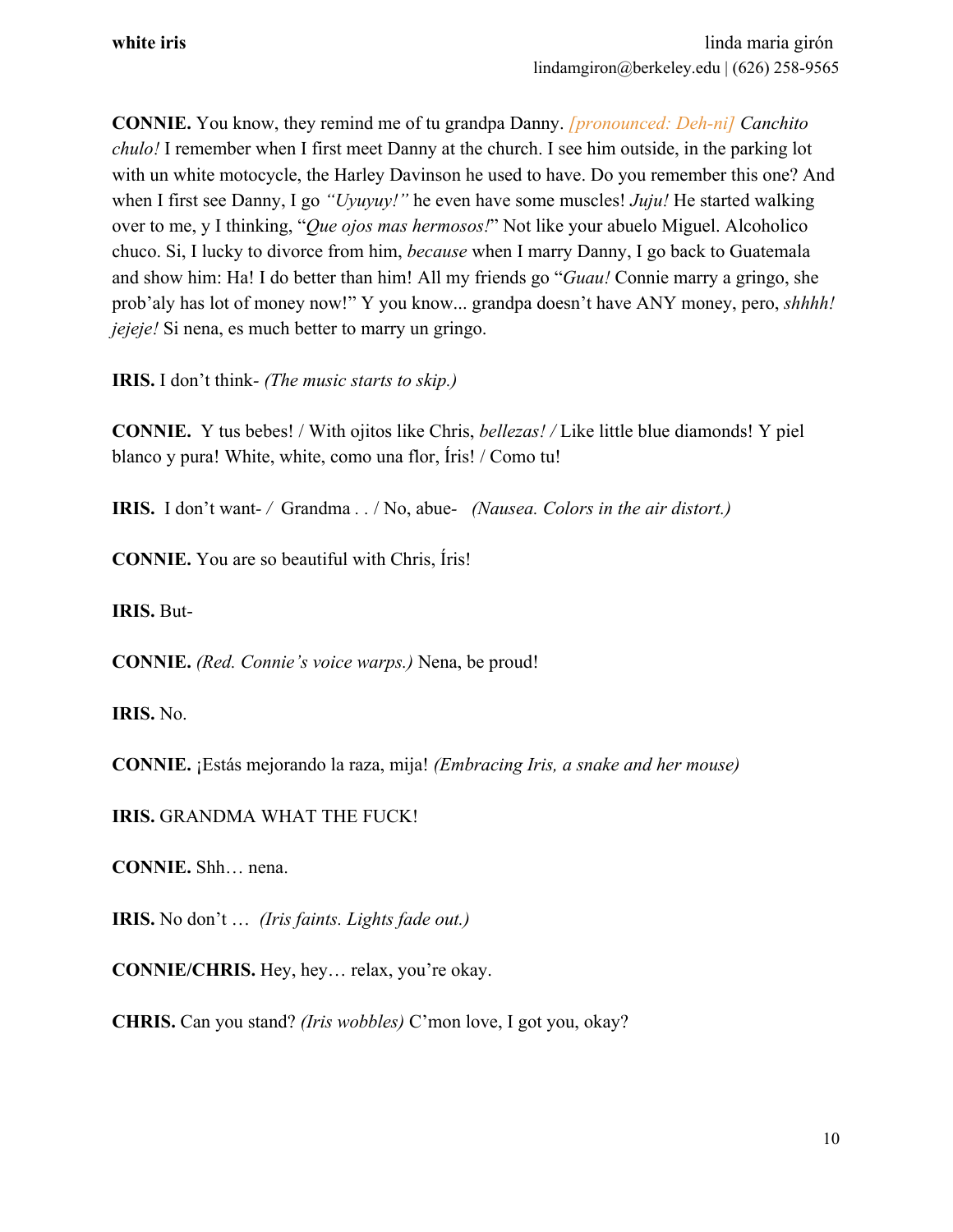*scene 4. Next morning. Iris jolts up. Lights up on bedroom.*

**IRIS.** FUCK! *(Chris wakes up.)*

**CHRIS.** Woah, you okay?

**IRIS.** *(Holding her throat.)* Oww…

**CHRIS.** You want water? I got it. *(Exiting offstage.)* You threw up so much last night!

**IRIS.** *Really?* Jesus. My bad.

**CHRIS.** Nah it's my fault. We shoulda left early like you said. *(Enters.)* You okay?

**IRIS.** Ugh, sorry. Yeah, just had a weird fucken dream… *(A phone vibrates.)* Is that you? *(They look for phones.)*

**CHRIS.** Nope.

**IRIS.** Shit . . . Oh! Oh. *(Seeing the caller ID, she lets it ring out.)*

**CHRIS.** Who was that?

**IRIS.** My grandma. God I feel like shit.

**CHRIS.** Just call her back.. or don't? *(Burrito time: Chris exits.)* You want eggs?

**IRIS.** Sure… What's more fucked up? Ignoring your only living grandmother or…

**CHRIS.** *(Offstage.)* Or??

**IRIS.** Nope. That's it. There's literally nothing worse than ignoring your grandma.

**CHRIS.** I mean, I can think of a plethora of worse things.

**IRIS.** Sure. But like, she's family. There is literally nothing more than family.

**CHRIS.** Well, I mean just cause you're family doesn't mean, like, if you don't have a good relationship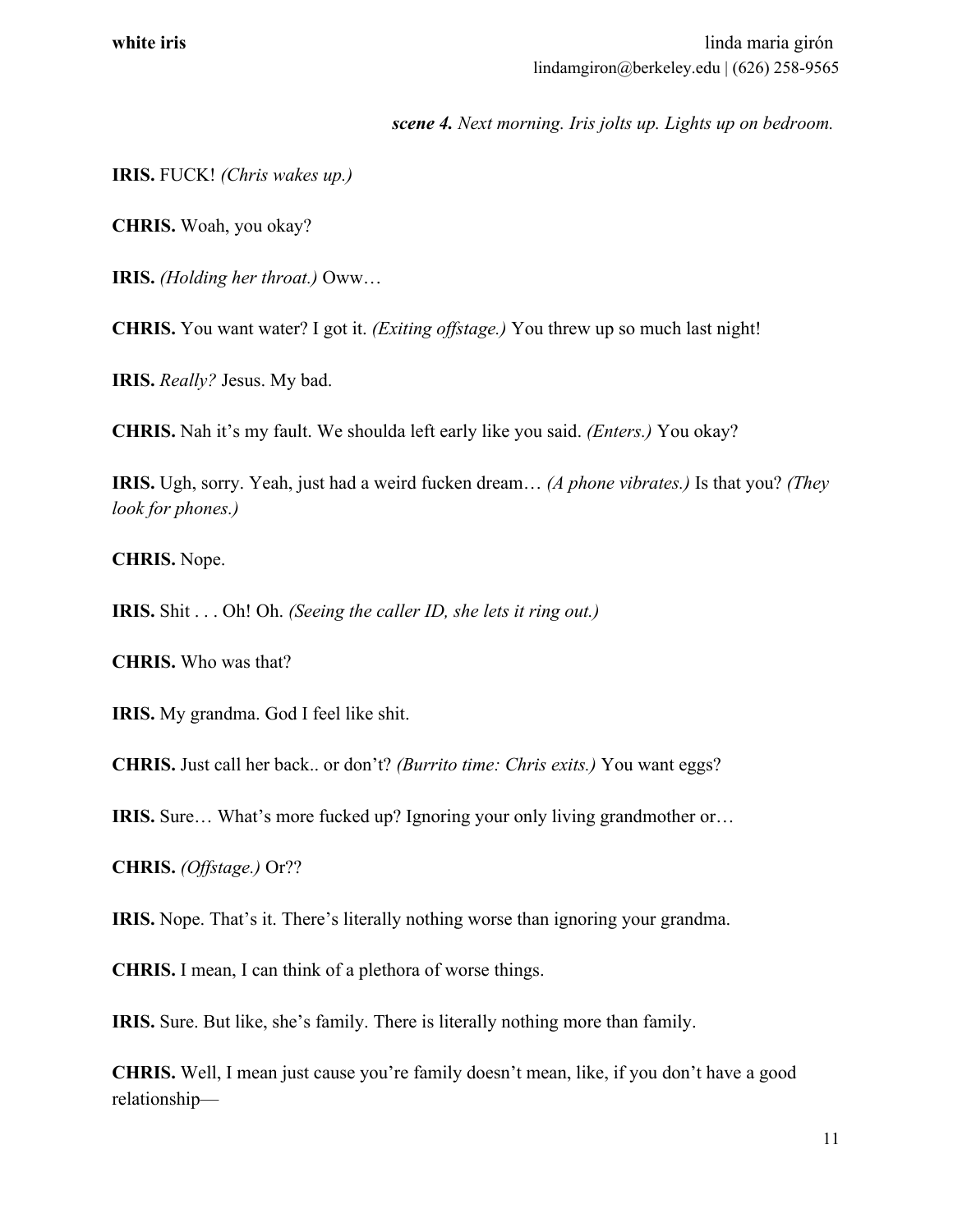**IRIS.** No, no, it's not that. She's my grandma. I love her. But, just… Everytime she calls or I have to call I get weird. Whenever I'm talking to her my tongue just starts freezing up-

**CHRIS.** So maybe just tell her that?

**IRIS.** What?

**CHRIS.** About your tongue freezing up? Say you get nervous talking on the phone with her. Like cause your Spanish right? So—

**IRIS.** Okay, no. Do you know how stupid that sounds? That's literally first-world gringa problems, like, uuuu it's soOoOo hard being White.

**CHRIS.** If it's hard being White you're not doing it right! *(Iris rolls her eyes.)* Whaaat?

**IRIS.** Forget it. / You just don't get it.

**CHRIS.** Iris, I'm joking- / I'm never gonna get it. I'm just trying to help.

**IRIS.** I don't need your help. You're not my therapist and I sure as hell don't want you to White Saviour me out of my family problems. I don't answer her calls for the same reason I never learned Spanish-

**CHRIS.** You know Spanish-

**IRIS.** Not well. Not enough to speak like a normal person. I know Spanish for "Latinx" poetry-

**CHRIS.** Which is *beautiful-*

**IRIS.** But for who? White crowds? I mean that is who I'm writing for, even when I say it's for myself. Deep down. . . all I've ever wanted to be like you. White, like you. And even deeper down than that, I think it's becuase I'm a self-serving selfish asshole dumb..ass who will *never* know how to love. Herself or anybody else. And that's it. *(Beat.)* I think you should go.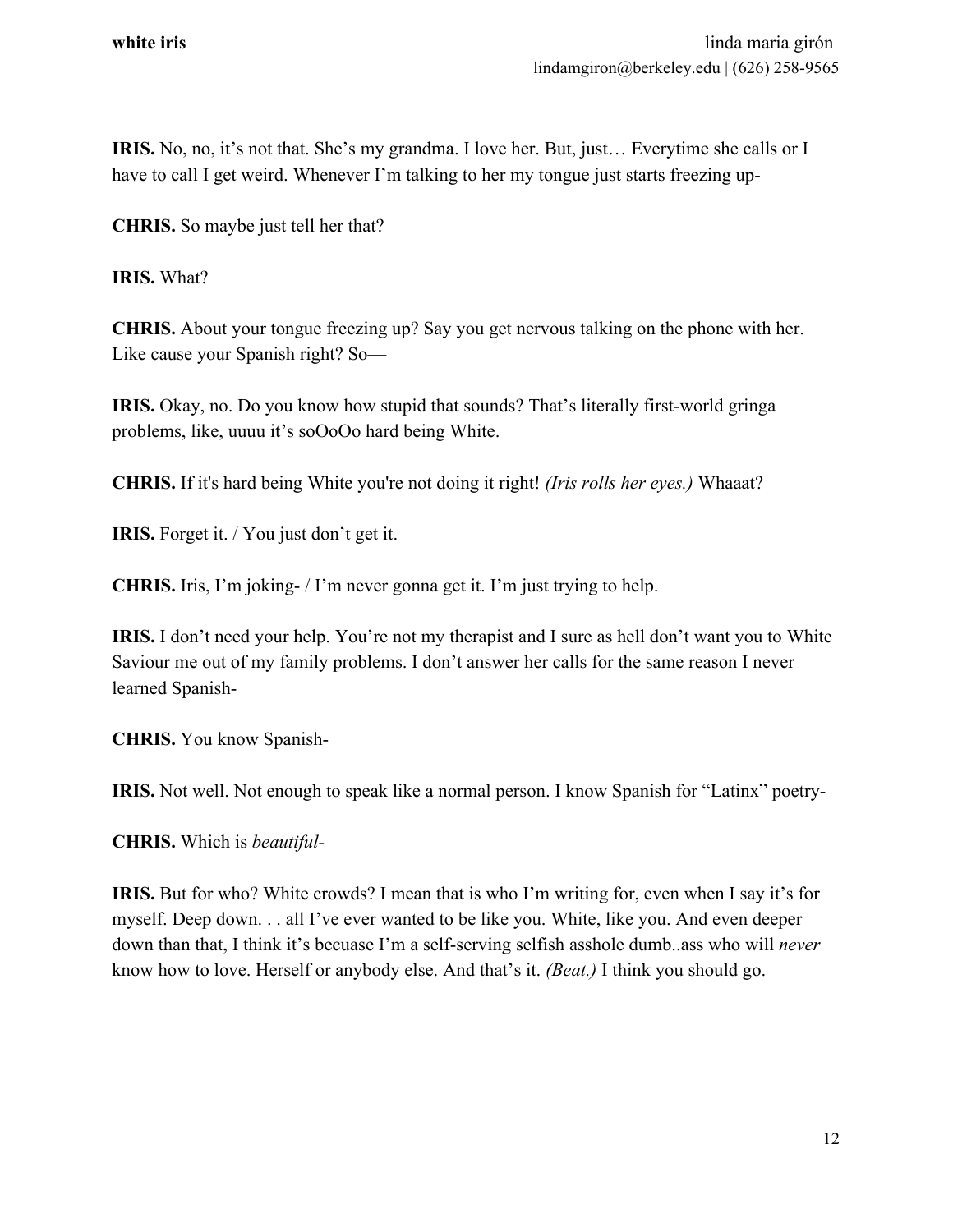*scene 5. Iris alone. A HUGE FART. Iris starts laughing. Hysterically. She rolls onto the floor howling. Carmen enters and the air of childhood falls around them. Iris is a young girl, Carmen prepares her for bed.*

**CARMEN.** *Callate, Iris! Shhh...* the neighbors can hear us from upstairs! *(Iris can't stop.)* Iris!!

**IRIS.** You farted!!!

**CARMEN.** Y que? *(Another fart. Another howl.)*

**IRIS.** Guacatelas!! Mami, it's so bad!! *(Choking.)* I can't breathe!! It's like SULPHUR, Mom!!

**CARMEN.** *(Barely containing herself too)* Shhh! Iris, please! Los dueños!

**IRIS.** I think they can smell it too! *(Cackling.)*

**CARMEN.** *Chht!* Iris, no te voy a decir otra vez! I'm serious! Shh! *(IRIS can't.)* I'm counting to three: Uno… DOS! *(Iris starts quieting down. They look at each other. Iris tries with all her might. She farts.)* Ay! Cochina! *(They howl uncontrollably. A phone rings. They quiet down. Carmen answers.)* Yes, yes, Mr. Hinkel, yes. You can hear us. I'm very sorry. Okay, it's very late. Yes, we are sorry, it is not very considerate of us. *(Rolling her eyes.)* Yes, yes. Okay Mr. Hinkel. Bye-bye. *(To Iris.)* Okay, nena, Mr. Hinkel "may consider calling the police department next time we get too rowdy." Okay? No más pedos. *(They giggle.)* Vamonos, time for bed.

**IRIS.** I'm not tired yet!

**CARMEN.** It's already ten, nena. You have to sleep.

**IRIS.** Who says?

**CARMEN.** Me says. C'mon.

**IRIS.** Mom, please…

**CARMEN.** Okay nena one more story *y te vas a dormir*… okay, what kind of story?

**IRIS.** A love story!